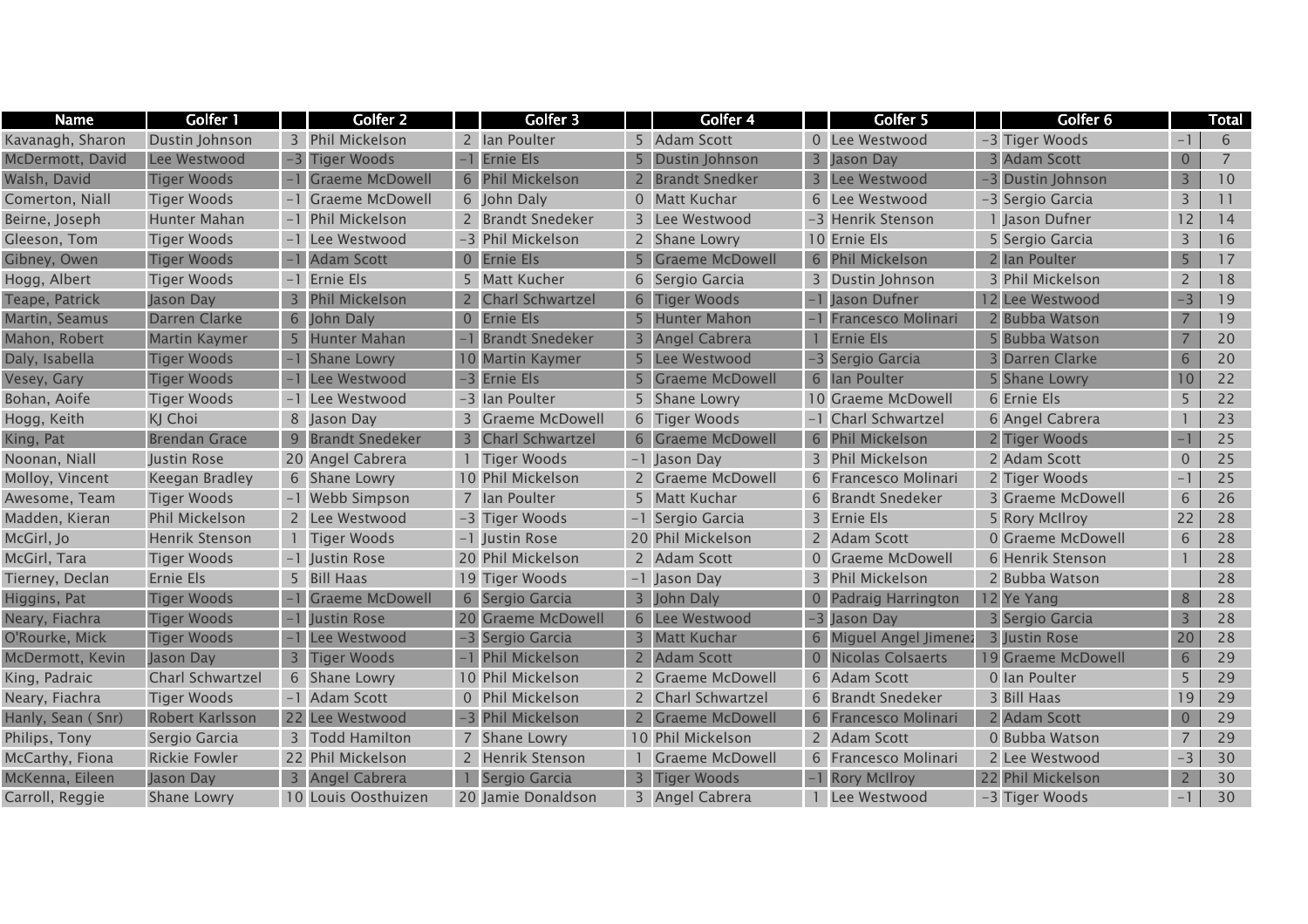| Talbot, Oliver    | <b>Tiger Woods</b>                |                | Lee Westwood              | $-3$                    | <b>Adam Scott</b>       |   | 0 Luke Donald         |                | 29 Brandt Snedeker        | 3 Sergio Garcia          | $\overline{3}$ | 31 |
|-------------------|-----------------------------------|----------------|---------------------------|-------------------------|-------------------------|---|-----------------------|----------------|---------------------------|--------------------------|----------------|----|
| Farrell, Martin   | Angel Cabrera                     |                | <b>Luke Donald</b>        |                         | 29 Lee Westwood         |   | -3 Tiger Woods        |                | -1 Sergio Garcia          | 3 Miguel Angel Jimenez   | $\overline{3}$ | 32 |
| Talbot, Siobhan   | KJ Choi                           |                | 8 Jason Dufner            |                         | 12 Graeme McDowell      |   | 6 Tiger Woods         |                | -1 Charl Schwartzel       | 6 Henrik Stenson         |                | 32 |
| McCarthy, John    | <b>Graeme McDowell</b>            |                | 6 Rory McIlroy            |                         | 22 Adam Scott           |   | 0 Ian Poulter         |                | <b>Francesco Molinari</b> | 2 Lee Westwood           | $-3$           | 32 |
| Pierse, John      | Ernie Els                         |                | 5 Sergio Garcia           |                         | 3 Graeme McDowell       |   | 6 Tiger Woods         |                | -1 Lee Westwood           | -3 Rory McIlroy          | 22             | 32 |
| Roche, Niall      | <b>Nicolas Colsaerts</b>          |                | 19 Paul Lawrie            | 7                       | <b>Phil Mickelson</b>   |   | 2 Charl Schwartzel    |                | 6 Henrik Stenson          | 1 Lee Westwood           | $-3$           | 32 |
| Harvey, John      | <b>Adam Scott</b>                 |                | 0 Jason Day               |                         | 3 Matt Kucher           |   | 6 Phil Mickelson      |                | 2 Angel Cabrera           | 1 Louis Oosthuizen       | 20             | 32 |
| Kenny, Ollie      | Padraig Harrington 12 Paul Lawrie |                |                           |                         | <b>Graeme McDowell</b>  |   | 6 Henrik Stenson      |                | Shane Lowry               | 10 Lee Westwood          | $-3$           | 33 |
| King, C & P       | <b>Brandt Snedeker</b>            | 3 <sup>1</sup> | <b>Tiger Woods</b>        |                         | <b>Adam Scott</b>       |   | 0 Graeme McDowell     |                | 6 Martin Kaymer           | 5 Louis Oosthuizen       | 20             | 33 |
| Wrynne, Liam      | <b>Graeme McDowell</b>            |                | 6 Matt Kuchar             |                         | Nicolas Colsaerts       |   | 19 Jason Day          |                | 3 Lee Westwood            | -3 Brandt Snedeker       | 3              | 34 |
| Duignan, Patricia | Sergio Garcia                     |                | 3 Phil Mickelson          |                         | 2 Bubba Watson          |   | 7 Rickie Fowler       |                | 22 Tiger Woods            | -1 Angel Cabrera         |                | 34 |
| Beirne, Joseph    | Phil Mickelson                    |                | <b>Graeme McDowell</b>    |                         | 6 Tiger Woods           |   | -1 Brandt Snedker     |                | 3 Francesco Molinari      | 2 Thorbjorn Olesen       | 22             | 34 |
| McGirl, Eamon     | <b>Tiger Woods</b>                |                | <b>Justin Rose</b>        |                         | 20 Adam Scott           |   | 0 Graeme McDowell     |                | 6 Jason Day               | 3 Matt Kuchar            | 6              | 34 |
| Campbell, Ann     | Lee Westwood                      |                | -3 Bubba Watson           |                         | 7 Phil Mickelson        |   | 2 Sergio Garcia       |                | 3 Sandy Lyle              | 15 Shane Lowry           | 10             | 34 |
| O Boyle, Sean     | <b>Rory McIlroy</b>               |                | 22 Graeme McDowell        |                         | 6 Tiger Woods           |   | Shane Lowry           |                | 10 Lee Westwood           | -3 Adam Scott            | $\overline{0}$ | 34 |
| McDermott, David  | <b>Tiger Woods</b>                |                | Dustin Johnson            |                         | 3 Nicolas Colsaerts     |   | 19 Brendan Grace      |                | 9 Hunter Mahan            | -1 Ernie Els             | 5              | 34 |
| Hanly, Donal      | Angel Cabrera                     |                | <b>Graeme McDowell</b>    |                         | 6 Martin Kaymer         |   | 5 Phil Mickelson      |                | 2 Henrik Stenson          | 1 Justin Rose            | 20             | 35 |
| Gilligan, Jim     | Matt Kuchar                       |                | <b>Charl Schwartzel</b>   |                         | 6 Lee Westwood          |   | -3 Shane Lowry        |                | 10 Paul Lawrie            | 7 Gonzalo Fernandez -Cas | 9              | 35 |
| McGuire, Pascal   | Jim Furyk                         |                | 20 Sergio Garcia          |                         | 3 Phil Mickelson        |   | 2 Graeme McDowell     |                | 6 Tiger Woods             | -1 Ernie Els             | 5              | 35 |
| Ingoldby, Brendan | <b>Brandt Snedeker</b>            | 3 <sup>1</sup> | Ernie Els                 | 5                       | Jason Day               |   | 3 Matt Kucher         |                | 6 Graeme McDowell         | 6 Bo Van Pelt            | 13             | 36 |
| Devanney, Ashley  | <b>Tiger Woods</b>                |                | <b>Bubba Watson</b>       |                         | 7 Phil Mickelson        |   | 2 Sergio Garcia       |                | 3 Justin Rose             | 20 Ian Poulter           | 5              | 36 |
| Kelly, David      | <b>Rickie Fowler</b>              |                | 22 Miguel Angel Jimenez 3 |                         | <b>Graeme McDowell</b>  |   | 6 Phil Mickelson      | 2 <sup>1</sup> | <b>Charl Schwartzel</b>   | 6 Lee Westwood           | $-3$           | 36 |
| Gilmartin, Seamus | Jason Day                         | 3              | Sergio Garcia             |                         | 3 Padraig Harrington    |   | 12 Shane Lowry        |                | 10 Phil Mickelson         | 2 Bubba Watson           | $\overline{7}$ | 37 |
| O'Hara, Grainne   | Sergio Garcia                     | $\overline{3}$ | <b>Tiger Woods</b>        |                         | Vijay Singh             |   | 22 Phil Mickelson     |                | 2 Ernie Els               | 5 Darren Clarke          | 6              | 37 |
| McDermott, Tara   | <b>Thorbjorn Olesen</b>           |                | 22 Sergio Garcia          | $\overline{3}$          | <b>Ernie Els</b>        | 5 | <b>Brandt Snedker</b> | 3 <sup>1</sup> | <b>Hunter Mahan</b>       | -1 Ian Poulter           | 5              | 37 |
| Dolan, Renee      | <b>Phil Mickelson</b>             |                | <b>Rory McIlroy</b>       |                         | 22 Ernie Els            |   | 5 Tiger Woods         |                | <b>Graeme McDowell</b>    | 6 Sergio Garcia          | 3              | 37 |
| Kilroy, Niall     | Sergio Garcia                     |                | <b>Shane Lowry</b>        | 10                      | Louis Oosthuizen        |   | 20 Henrik Stenson     |                | Lee Westwood              | -3 Matt Kuchar           | 6              | 37 |
| Gilmartin, John   | Ernie Els                         |                | 5 Shane Lowry             |                         | 10 Justin Rose          |   | 20 Brandt Snedker     |                | 3 Tiger Woods             | -1 Ryan Moore            |                | 38 |
| Daly, Molly       | Angel Cabrera                     |                | <b>Stewart Cink</b>       | $10^{\circ}$            | Miguel Angel Jimene:    |   | 3 Dustin Johnson      | 3 <sup>1</sup> | <b>Tiger Woods</b>        | -1 Rory McIlroy          | 22             | 38 |
| Milton, Damien    | <b>Tiger Woods</b>                |                | Sergio Garcia             | $\overline{\mathbf{3}}$ | Padraig Harrington      |   | 12 Ernie Els          | 5 <sup>1</sup> | <b>Rory McIlory</b>       | 22 Lee Westwood          | $-3$           | 38 |
| Keville, Michael  | KJ Choi                           | 8              | Ernie Els                 | 5                       | Sergio Garcia           |   | 3 Dustin Johnson      |                | 3 Louis Oosthuizen        | 20 Tiger Woods           | $-1$           | 38 |
| Daly, Michael     | <b>Adam Scott</b>                 | $0-1$          | <b>Tiger Woods</b>        |                         | Angel Cabrera           |   | Darren Clarke         |                | 6 Luke Donald             | 29 Miguel Angel Jimenez  | $\overline{3}$ | 38 |
| Gannon, Shaun     | Thorbjorn Olesen                  |                | 22 Adam Scott             |                         | Lee Westwood            |   | -3 Rickie Fowler      |                | 22 Hunter Mahan           | -1 Tiger Woods           | $-1$           | 39 |
| Carter, Steve     | Justin Rose                       |                | 20 Lee Westwood           |                         | -3 Miguel Angel Jimenez |   | Angel Cabrera         |                | Shane Lowry               | 10 Padraig Harrington    | 12             | 40 |
| King, Pat         | Jason Day                         |                | 3 Luke Donald             |                         | 29 Hunter Mahan         |   | -1 Graeme McDowell    |                | 6 Brandt Snedeker         | 3 Adam Scott             | $\overline{0}$ | 40 |
|                   |                                   |                |                           |                         |                         |   |                       |                |                           |                          |                |    |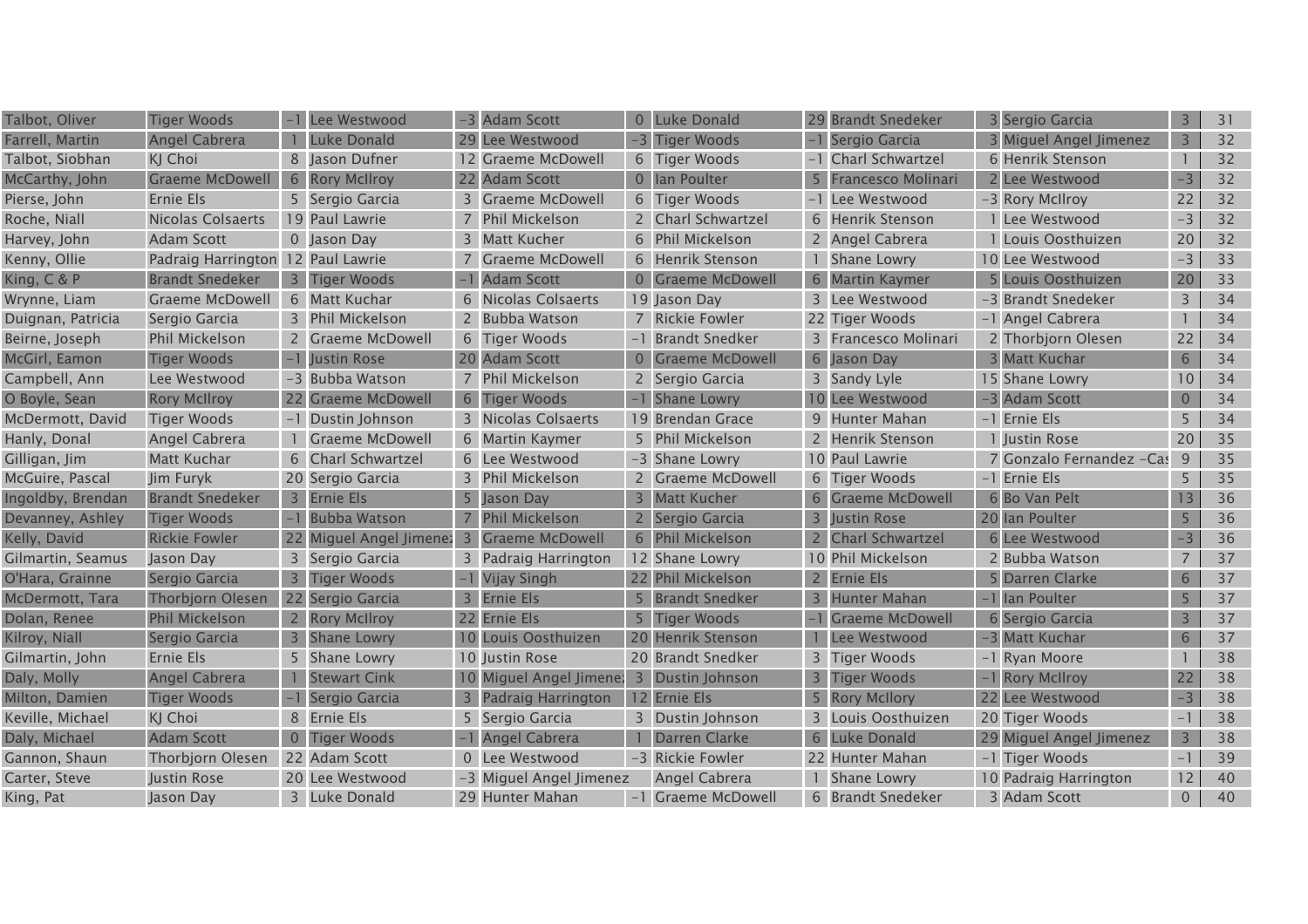| McGirl, Callum    | Justin Rose             |                | 20 Matt Kuchar          | 6.             | Graeme McDowell         | 6 Phil Mickelson      |                | 2 Brandt Snedeker    | 3 Jason Day            | 3              | 40 |
|-------------------|-------------------------|----------------|-------------------------|----------------|-------------------------|-----------------------|----------------|----------------------|------------------------|----------------|----|
| Mc Weeney, Phil   | Martin Kaymer           |                | 5 Carl Pettersson       |                | Shane Lowry             | 10 Geoff Ogilvy       |                | 9 Jamie Donaldson    | 3 Paul Lawrie          |                | 41 |
| Gralton, Hugh     | lan Poulter             |                | Lee Westwood            | $-3$           | <b>Tiger Woods</b>      | -1 Padraig Harrington |                | 12 Rory McIlory      | 22 Graeme McDowell     | 6              | 41 |
| Beirne, Adrian    | <b>Phil Mickelson</b>   | $\mathsf{Z}$   | KJ Choi                 |                | 8 Jim Furyk             | 20 Sergio Garcia      |                | 3 Ian Poulter        | 5 Miguel Angel Jimenez | 3              | 41 |
| Curran, Paul      | Jamie Donaldson         |                | 3 Stewart Cink          |                | <b>Bud Cauley</b>       | 7 Angel Cabrera       |                | Keegan Bradley       | 6 Kiradech Aphibarnrat | 25             | 42 |
| Beirne, Des       | <b>Adam Scott</b>       |                | 0 Louis Oosthuizen      |                | 20 Ian Poulter          | 5 Brendan Grace       |                | 9 Graeme McDowell    | 6 Phil Mickelson       | $\overline{2}$ | 42 |
| MCDermott, Eileen | <b>Brandt Snedeker</b>  |                | 3 Henrik Stenson        |                | Justin Rose             | 20 Phil Mickelson     |                | 2 Graeme McDowell    | 6 Shane Lowry          | 10             | 42 |
| Mc Weeney, Phil   | Nicolas Colsaerts       |                | 19 Phil Mickelson       |                | Lee Westwood            | -3 Camillo Villegas   |                | 21 Henrik Stenson    | 1 Jason Day            | $\overline{3}$ | 43 |
| Guckian, Eoin     | Sergio Garcia           |                | 3 Rory McIlroy          |                | 22 Phil Mickelson       | 2 Lee Westwood        |                | -3 Justin Rose       | 20 Tiger Woods         |                | 43 |
| McEvoy, John      | Francesco Molinari      | $2^{\circ}$    | <b>Tiger Woods</b>      |                | <b>Rory McIlroy</b>     | 22 Josh Teater        |                | 11 Lee Westwood      | -3 Padraig Harrington  | 12             | 43 |
| Bohan, Sean       | <b>Matteo Manassero</b> | 25             | Sergio Garcia           |                | <b>Keegan Bradley</b>   | 6 Brandt Snedker      |                | 3 Ernie Els          | <b>Angel Cabrera</b>   |                | 43 |
| Molloy, Patricia  | Darren Clarke           |                | Jamie Donaldson         | $\overline{3}$ | Robert Karlsson         | 22 Bud Cauley         |                | Ian Poulter          | <b>Henrik Stenson</b>  |                | 44 |
| Emmet, Phil       | <b>Graeme McDowell</b>  |                | 6 Rory McIlroy          |                | 22 Phil Mickleson       | 2 Geoff Ogilvy        |                | 9 Adam Scott         | 0 Ian Poulter          | 5              | 44 |
| Prendiville, Ger  | Justin Rose             |                | 20 Martin Kaymer        |                | 5 Graeme McDowell       | 6 Phil Mickelson      |                | 2 Keegan Bradley     | 6 Ian Poulter          | 5              | 44 |
| Martin, Niamh     | <b>Phil Mickelson</b>   |                | 2 Rory McIlroy          |                | 22 Rickie Fowler        | 22 Hunter Mahon       |                | -1 Adam Scott        | 0 Tiger Woods          |                | 44 |
| McGreevy, Niall   | <b>Adam Scott</b>       | $\overline{0}$ | <b>Charl Schwartzel</b> | 6              | <b>Phil Mickelson</b>   | 2 Graeme McDowell     |                | 6 Shane Lowry        | 10 Justin Rose         | 20             | 44 |
| McDermott, Tom    | Keegan Bradley          |                | 6 Tiger Woods           |                | -1 Vijay Singh          | 22 Dustin Johnson     |                | 3 Padraig Harrington | 12 Phil Mickelson      | $\overline{2}$ | 44 |
| Coffey, John      | Jamie Donaldson         | 3 <sup>1</sup> | Sergio Garcia           |                | <b>Matteo Masassero</b> | 25 Graeme McDowell    |                | 6 Phil Mickelson     | 2 Ian Poulter          | 5              | 44 |
| Duignan, Damien   | <b>Rory McIlroy</b>     |                | 22 Phil Mickelson       |                | 2 Graeme McDowell       | 6 Shane Lowry         |                | 10 Adam Scott        | 0 Ian Poulter          | 5              | 45 |
| Martin, James     | <b>Rory McIlroy</b>     |                | 22 Graeme McDowell      |                | 6 Martin Kaymer         | 5 Ian Poulter         |                | 5 Henrik Stenson     | 1 Charl Schwartzel     | 6              | 45 |
| O'Hara, Patricia  | Darren Clarke           |                | 6 Sergio Garcia         |                | 3 Paul Lawrie           | 7 Rory McIlroy        |                | 22 Phil Mickelson    | 2 Danny Willett        | 6              | 46 |
| Phillips, Mairead | <b>Phil Mickelson</b>   |                | 2 Charl Schwartzel      |                | 6 Shane Lowry           | 10 Tiger Woods        |                | -1 Bubba Watson      | 7 Rory McIlroy         | 22             | 46 |
| Gartlan, Jim      | Ernie Els               | 5              | Padraig Harrington      |                | 12 Graeme McDowell      | 6 Rory McIlroy        |                | 22 Phil Mickelson    | 2 Tiger Woods          | $-1$           | 46 |
| King, Jim         | <b>Tim Clark</b>        |                | 11 Jason Day            |                | 3 Rickie Fowler         | 22 Dustin Johnson     |                | 3 Justin Leonard     | 5 Phil Mickelson       | 2              | 46 |
| Higgins, Brian    | Hunter Mahan            |                | -1 Ian Poulter          |                | 5 Rickie Fowler         | 22 Graeme McDowell    |                | 6 Padraig Harrington | 12 Phil Mickelson      | 2              | 46 |
| Lavin, Enda       | <b>Brendan Grace</b>    | 9              | <b>Henrik Stenson</b>   |                | Luke Donald             | 29 Adam Scott         |                | 0 Charl Schwartzel   | 6 Phil Mickelson       | 2              | 47 |
| Hunt, Eithne      | Sergio Garcia           |                | 3 Luke Donald           |                | 29 Shane Lowry          | 10 Graeme McDowell    |                | 6 Angel Cabrera      | 1 Tiger Woods          |                | 48 |
| Molloy, Mary      | Luke Donald             |                | 29 KJ Choi              | 8              | Jamie Donaldson         | 3 Martin Kaymer       |                | 5 Graeme McDowell    | 6 Lee Westwood         | $-3$           | 48 |
| Beirne, Joseph    | <b>Rory McIlroy</b>     |                | 22 Graeme McDowell      | 6              | lan Poulter             | 5 Lee Westwood        |                | -3 Darren Clarke     | 6 Padraig Harrington   | 12             | 48 |
| O'Hara, Grainne   | <b>Shane Lowry</b>      |                | 10 Ian Poulter          |                | Francesco Molinari      | 2 Sergio Garcia       |                | 3 Darren Clarke      | 6 Vijay Singh          | 22             | 48 |
| Nolan, Breege     | <b>Shane Lowry</b>      |                | 10 Justin Rose          | 20             | <b>Bubba Watson</b>     | 7 Phil Mickelson      | $\overline{2}$ | <b>Shane Lowry</b>   | 10 Tiger Woods         |                | 48 |
| McGirl, Callum    | <b>Henrik Stenson</b>   |                | <b>Jason Day</b>        |                | <b>Luke Donald</b>      | 29 Phil Mickelson     |                | 2 Matt Kuchar        | 6 Bubba Watson         |                | 48 |
| Aspell, Dave      | <b>Graeme McDowell</b>  |                | 6 Adam Scott            |                | Lee Westwood            | -3 Justin Rose        |                | 20 Rickie Fowler     | 22 Dustin Johnson      | 3              | 48 |
| Roche, Niall      | <b>Tim Clark</b>        |                | 11 Ernie Els            |                | Sergio Garcia           | 3 Matt Kuchar         |                | 6 Iustin Rose        | 20 Brandt Snedeker     | 3              | 48 |
| Cross, Randal     | Louis Oosthuizen        |                | 20 Phil Mickelson       | $2^{\circ}$    | Justin Rose             | 20 Henrik Stenson     |                | 1 Graeme McDowell    | 6 Tiger Woods          | $-1$           | 48 |
|                   |                         |                |                         |                |                         |                       |                |                      |                        |                |    |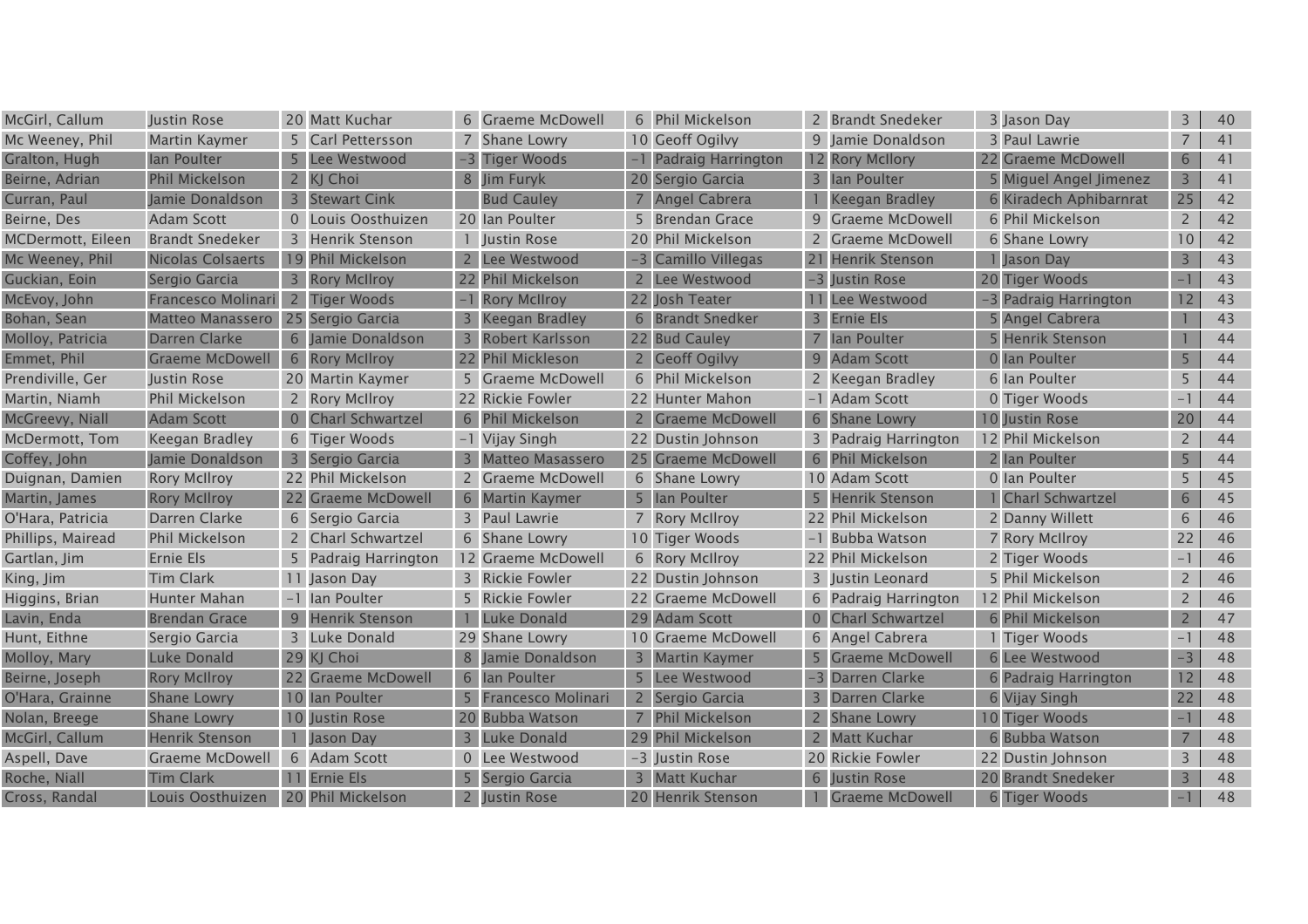| Kiernan, Stephen            | Jason Day              | 3              | Luke Donald             |                | 29 Justin Rose        | 20 Adam Scott          | 0 Lee Westwood        | -3 Tiger Woods           |                | 48 |
|-----------------------------|------------------------|----------------|-------------------------|----------------|-----------------------|------------------------|-----------------------|--------------------------|----------------|----|
| Ffrench, Alan               | <b>Tiger Woods</b>     |                | -1 Luke Donald          |                | 29 Jason Day          | 3 Brandt Snedker       | 3 Padraig Harrington  | 12 Sergio Garcia         | 3              | 49 |
| Duignan, Keith              | <b>Graeme McDowell</b> |                | 6 Nicolas Colsaerts     |                | 19 Jason Day          | 3 Tiger Woods          | Justin Rose           | 20 Phil Mickelson        | $\overline{2}$ | 49 |
| Campbell, Ann               | <b>Tiger Woods</b>     |                | Justin Rose             |                | 20 Graeme McDowell    | 6 Ian Poulter          | 5 Rickie Fowler       | 22 Lee Westwood          | $-3$           | 49 |
| Moran, Ken                  | <b>Graeme McDowell</b> |                | 6 Justin Rose           |                | 20 Matt Kucher        | 6 Ernie Els            | 5 Geoff Ogilvy        | 9 Brandt Snedeker        | 3              | 49 |
| Beirne, Tracy               | <b>Graeme McDowell</b> |                | 6 Shane Lowry           |                | 10 Matt Kucher        | 6 Rickie Fowler        | 22 Sergio Garcia      | <b>3 Brandt Snedeker</b> | $\overline{3}$ | 50 |
| McDermott, Noel             | Luke Donald            |                | 29 Ernie Els            | 5              | <b>Brendan Grace</b>  | 9 Graeme McDowell      | 6 Phil Mickelson      | 2 Tiger Woods            | $-1$           | 50 |
| Campbell, Ann               | <b>Shane Lowry</b>     |                | 10 Rory McIlroy         |                | 22 Tiger Woods        | -1 Lee Westwood        | -3 Francesco Molinari | 2 Justin Rose            | 20             | 50 |
| Bohan, Sean                 | <b>Rickie Fowler</b>   |                | 22 Hideki Matsuyama     |                | 3 Paul Lawrie         | 7 Jason Day            | 3 Dustin Johnson      | 3 Ben Curtis             | 12             | 50 |
| King, Orla                  | <b>Henrik Stenson</b>  |                | <b>Adam Scott</b>       | $\overline{0}$ | <b>Justin Rose</b>    | 20 Phil Mickelson      | 2 Graeme McDowell     | <b>6 Rory McIlroy</b>    | 22             | 51 |
| McStay, Paul                | <b>Tiger Woods</b>     |                | Matteo Manassero        |                | 25 Phil Mickelson     | 2 Padraig Harrington   | 12 Shane Lowry        | 10 Jamie Donaldson       | 3              | 51 |
| Curran, Martha              | <b>Geoff Ogilvy</b>    |                | 9 Berd Wiesberger       |                | 7 Hideki Matsuyama    | 3 Nick Faldo           | 25 Jamie Donaldson    | 3 Iustin Leonard         | 5              | 52 |
| McCarthy, John              | Justin Rose            |                | 20 Ian Poulter          |                | 5 Rory McIIroy        | 22 Graeme McDowell     | 6 Adam Scott          | 0 Tiger Woods            | $-1$           | 52 |
| McGirl, Eamon               | <b>Tiger Woods</b>     |                | Justin Rose             |                | 20 Adam Scott         | 0 Rory McIlroy         | 22 Ernie Els          | <b>Graeme McDowell</b>   | $6\phantom{.}$ | 52 |
| O'Rourke, Mary              | <b>Shane Lowry</b>     |                | 10 Ian Poulter          | 5              | <b>Luke Donald</b>    | 29 Tiger Woods         | -1 Lee Westwood       | -3 Padraig Harrington    | 12             | 52 |
| Beirne, Dylan               | <b>Adam Scott</b>      | $\overline{0}$ | Justin Rose             | 20             | Lee Westwood          | -3 Jason Day           | 3 Luke Donald         | 29 Brandt Snedeker       | $\overline{3}$ | 52 |
| Cannon, Siobhan             | Jason Day              | 3              | Rickie Fowler           |                | 22 Sergio Garcia      | 3 Nicolas Colsaerts    | 19 Graeme McDowell    | 6 Tiger Woods            | $-1$           | 52 |
| Curran, Martha              | Eduardo De Le Riva     |                | 8 Bud Cauley            |                | Rafael Cabrera-Bello  | 4 Justin Harding       | 20 Brendan Grace      | 9 Ian Poulter            | 5              | 53 |
| Mulvey, Leo                 | Jason Day              |                | 3 Bill Haas             | 19             | Dustin Johnson        | 3 Phil Mickleson       | 2 Justin Rose         | 20 Charl Schwartzel      | 6              | 53 |
| Smith, Noel                 | Justin Rose            |                | 20 Adam Scott           |                | 0 Ian Poulter         | 5 Matteo Manassero     | 25 Lee Westwood       | -3 Graeme McDowell       | 6              | 53 |
| Beirne, Adrian              | Justin Rose            |                | 20 Rory McIlroy         |                | 22 Shane Lowry        | 10 Tiger Woods         | -1 Ernie Els          | 5 Lee Westwood           | $-3$           | 53 |
| Beirne, Tracy               | <b>Adam Scott</b>      | $\overline{0}$ | Justin Rose             |                | 20 Ian Poulter        | 5 Padraig Harrington   | 12 Shane Lowry        | 10 Graeme McDowell       | 6              | 53 |
| Kenny, Billy                | Sergio Garcia          | 3              | Luke Donald             |                | 29 Tiger Woods        | -1 Charl Schwartzel    | 6 Shane Lowry         | 10 Graeme McDowell       | 6              | 53 |
| O'Hara, Patricia            | <b>Rory McIlroy</b>    | 22             | <b>Graeme McDowell</b>  |                | 6 Sergio Garcia       | 3 Darren Clarke        | 6 Danny Willett       | 6 Shane Lowry            | 10             | 53 |
| McDermott, David            | <b>Phil Mickelson</b>  | $\mathbf{2}$   | <b>Tiger Woods</b>      |                | Lee Westwood          | -3 Graeme McDowell     | 6 Justin Rose         | 20 Luke Donald           | 29             | 53 |
| Hanly, Laura                | Phil Mickelson         |                | 2 Graeme McDowell       |                | 6 Sergio Garcia       | 3 Rafael Cabrera-Bello | 4 Brendan Grace       | 9 Luke Donald            | 29             | 53 |
| Donaldon, Robbie            | <b>Graeme McDowell</b> | 6 <sup>1</sup> | Ian Poulter             | 5              | <b>Rickie Fowler</b>  | 22 Matt Kuchar         | 6 Paul Lawrie         | 7 Bubba Watson           |                | 53 |
| O'Reilly, Paul              | <b>Graeme McDowell</b> |                | 6 Ian Poulter           | 5              | <b>Phil Mickleson</b> | 2 Justin Rose          | 20 Bo Van Pelt        | 13 Ye Yang               | 8              | 54 |
| Molloy, Frances             | <b>Adam Scott</b>      |                | <b>Iustin Rose</b>      |                | 20 Phil Mickelson     | 2 Rory McIlroy         | 22 Graeme McDowell    | 6 Rafael Cabrera Bello   | $\overline{4}$ | 54 |
| McCarthy, John              | Phil Mickelson         |                | <b>Matteo Manassero</b> |                | 25 Tiger Woods        | -1 Sergio Garcia       | 3 Justin Rose         | 20 Ian Poulter           | 5              | 54 |
| King, Eta                   | <b>Tiger Woods</b>     |                | <b>Graeme McDowell</b>  |                | 6 Justin Rose         | 20 Adam Scott          | 0 Bud Cauley          | 7 Rory McIlroy           | 22             | 54 |
| King, Pat                   | <b>Brendan Grace</b>   |                | 9 Henrik Stenson        |                | 1 Nicolas Colsaerts   | 19 Louis Oosthuizen    | 20 Graeme McDowell    | 6 Tiger Woods            | $-1$           | 54 |
| Reynolds, Olivia            | Lee Westwood           |                | -3 Ernie Els            |                | 5 Sandy Lyle          | 15 Josh Teater         | 11 Darren Clarke      | 6 Justin Rose            | 20             | 54 |
| Carty, David                | Jim Furyk              |                | 20 Sergio Garcia        | 3              | <b>Rory McIlroy</b>   | 22 Lee Westwood        | -3 Phil Mickelson     | 2 Shane Lowry            | 10             | 54 |
| Monaghan, Graham Adam Scott |                        |                | 0 Jason Day             |                | 3 Ian Poulter         | 5 Charl Schwartzel     | 6 Nicolas Colsaerts   | 19 Rory McIlroy          | 22             | 55 |
|                             |                        |                |                         |                |                       |                        |                       |                          |                |    |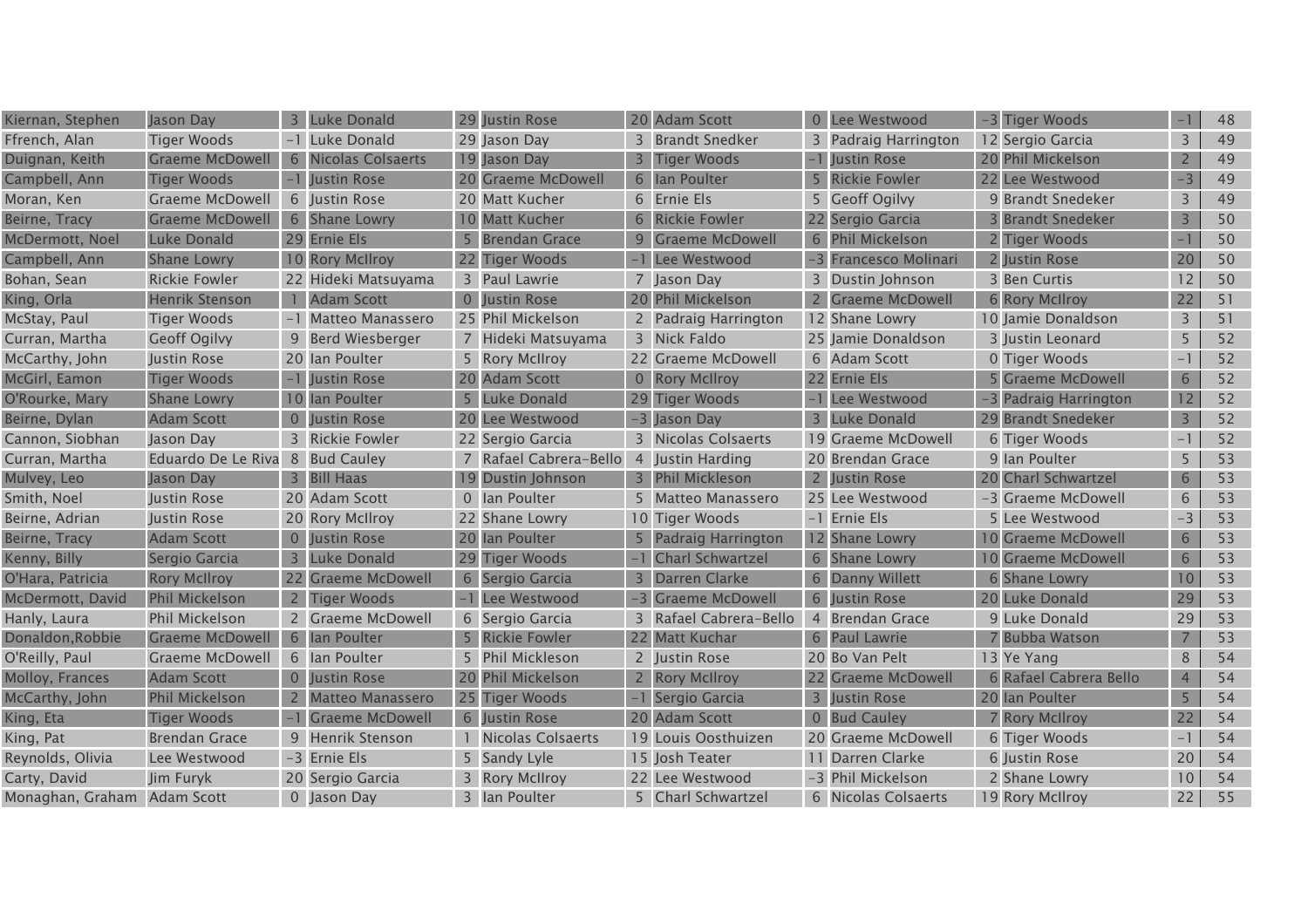| Sweeney, Niall      | <b>Tiger Woods</b>      |                | Lee Westwood          |                | -3 Padraig Harrington  | 12 Rickie Fowler                      | 22 Matteo Masasssero  | 25 Adam Scott          | $\overline{0}$  | 55 |
|---------------------|-------------------------|----------------|-----------------------|----------------|------------------------|---------------------------------------|-----------------------|------------------------|-----------------|----|
| Simon, Joe          | Keegan, Bradley         | 6              | Darren Clarke         | 6              | <b>Graeme McDowell</b> | 6 Tiger Woods                         | -1 Luke Donald        | 29 Shane Lowry         | 10 <sup>°</sup> | 56 |
| Gallagher, Patricie | Luke Donald             |                | 29 Sergio Garcia      |                | <b>Shane Lowry</b>     | 10 Adam Scott                         | 0 Keegan Bradley      | 6 KJ Choi              | 8               | 56 |
| Creighton, Andrew   | Phil Mickelson          |                | 2 John Daly           |                | 0 Padraig Harrington   | 12 Luke Donald                        | 29 KJ Choi            | 8 Ian Poulter          | 5               | 56 |
| Bohan, S & M        | <b>Graeme McDowell</b>  |                | 6 Darren Clarke       |                | 6 Sergio Garcia        | 3 Tom Watson                          | 21 Adam Scott         | 0 Louis Oosthuizen     | 20              | 56 |
| Bohan, Sean         | Francesco Molinari      |                | 2 Shane Lowry         |                | 10 Jason Dufner        | 12 Mark Calcavecchia                  | 20 Padraig Harrington | 12 Adam Scott          | $\overline{0}$  | 56 |
| Daly, Michael       | <b>Bubba Watson</b>     |                | 7 Marcel Siem         |                | 19 KJ Choi             | 8 Zach Johnson                        | 1 Rory McIlory        | 22 Tiger Woods         | $-1$            | 56 |
| Lowe, Peter         | lan Poulter             |                | 5 Darren Clarke       |                | 6 Jason Day            | 3 T Wiratchant                        | 24 Lee Westwood       | -3 Rory McIlroy        | 22              | 57 |
| Creamer, Richard    | <b>Shane Lowry</b>      |                | 10 Phil Mickleson     |                | Justin Rose            | 20 Tiger Woods                        | -1 Lee Westwood       | -3 Luke Donald         | 29              | 57 |
| Lowe, Chris         | Jason Day               |                | 3 Ernie Els           |                | 5 Rickie Fowler        | 22 Jim Furyk                          | 20 Justin Leonard     | 5 Phil Mickelson       | $\overline{2}$  | 57 |
| Hunt, Padraig       | Justin Rose             |                | 20 Paul Lawrie        |                | <b>Robert Karlsson</b> | 22 Shane Lowry                        | 10 Tiger Woods        | <b>Hunter Mahon</b>    |                 | 57 |
| Reilly, Mark        | Justin Rose             |                | 20 Tiger Woods        |                | <b>Graeme McDowell</b> | 6 Adam Scott                          | 0 Jason Day           | 3 Luke Donald          | 29              | 57 |
| Martin, Fiona       | <b>Matteo Manassero</b> |                | 25 Francesco Molinari |                | 2 Shane Lowry          | 10 Padraig Harrington                 | 12 Tiger Woods        | -1 Brendan Grace       | 9               | 57 |
| Martin, Sean        | Louis Oosthuizen        |                | 20 Lee Westwood       |                | -3 Bo Van Pelt         | 13 Justin Rose                        | 20 Phil Mickelson     | 2 Martin Kaymer        | 5               | 57 |
| Lavin, Paul         | <b>Phil Mickelson</b>   |                | 2 Tiger Woods         |                | -1 Justin Rose         | 20 Luke Donald                        | 29 Henrik Stenson     | <b>Graeme McDowell</b> | 6               | 57 |
| Sweeney, John       | <b>Angel Cabrera</b>    |                | Luke Donald           |                | <b>Graeme McDowell</b> | 6 Rory McIlroy                        | 22 Adam Scott         | 0 Tiger Woods          | -1              | 57 |
| Dunne, Tom          | Dustin Johnson          | 3              | Jason Day             | $\overline{3}$ | <b>Justin Rose</b>     | 20 Sergio Garcia                      | 3 Rory McIlory        | 22 Paul Lawrie         | $\overline{7}$  | 58 |
| O'Grady, James      | Justin Rose             |                | 20 Dustin Johnson     |                | 3 Rory McIIroy         | 22 Tiger Woods                        | -1 Phil Mickelson     | 2 Padraig Harrington   | 12              | 58 |
| Sheridan, Martin    | Lee Westwood            |                | -3 Martin Kaymer      |                | 5 Phil Mickleson       | 2 Miguel Angel Jimenez 3 Rory McIlory |                       | 22 Brian Davis         | 29              | 58 |
| Mulvey, Dolores     | Sergio Garcia           |                | 3 Rory McIlroy        |                | 22 Richie Ramsey       | 9 Zach Johnson                        | 1 Ben Curtis          | 12 Tim Clark           | 11              | 58 |
| Gibney, Owen        | Jason Day               | 3              | <b>Webb Simpson</b>   |                | 7 Jim Furyk            | 20 Sergio Garcia                      | 3 Keegan Bradley      | 6 Marcel Siem          | 19              | 58 |
| Coen, Pat           | KJ Choi                 |                | 8 Rory McIlroy        |                | 22 Justin Rose         | 20 Ian Poulter                        | 5 Adam Scott          | 0 Sergio Garcia        | 3               | 58 |
| Durkin, Oliver      | <b>Adam Scott</b>       | $\overline{0}$ | Justin Rose           |                | 20 Matt Kucher         | 6 Keegan Bradley                      | 6 Rory McIlory        | 22 Ernie Els           | 5               | 59 |
| Deane, Jimmy        | Nicolas Colsaerts       |                | 19 Justin Rose        |                | 20 Lee Westwood        | -3 Francesco Molinari                 | 2 Henrik Stenson      | 1 Justin Rose          | 20              | 59 |
| King, Pat           | Lee Westwood            |                | Louis Oosthuizen      |                | 20 Tiger Woods         | -1 Rory McIlroy                       | 22 Henrik Stenson     | 1 Justin Rose          | 20              | 59 |
| Storey, Clint       | <b>Graeme McDowell</b>  |                | 6 Rory McIlroy        |                | 22 Phil Mickelson      | Shane Lowry                           | 10 Justin Rose        | 20 Tiger Woods         | -1              | 59 |
| McDermott, Mark     | Luke Donald             |                | 29 Brendan Grace      |                | 9 Justin Rose          | 20 Ian Poulter                        | 5 Lee Westwood        | -3 Tiger Woods         | $\Box$          | 59 |
| McDonald, Vincent   | Sergio Garcia           |                | 3 Rory McIlroy        |                | 22 Dustin Johnson      | 3 Justin Rose                         | 20 Padraig Harrington | 12 Tiger Woods         | $-1$            | 59 |
| Duignan, James      | Graeme McDowell         |                | 6 Jason Day           |                | 3 Jim Furyk            | 20 Padraig Harrington                 | 12 Adam Scott         | 0 Marcel Siem          | 19              | 60 |
| O'Hara, Grainne     | <b>Rory McIlroy</b>     |                | 22 Shane Lowry        |                | 10 Darren Clarke       | 6 Paul Lawrie                         | 7 Sergio Garcia       | 3 Padraig Harrington   | 12              | 60 |
| O'Hara, Grainne     | Darren Clarke           |                | 6 Jamie Donaldson     |                | 3 Lee Westwood         | -3 Paul Lawrie                        | 7 Nick Faldo          | 25 Rory McIlroy        | 22              | 60 |
| McSharry, Sean      | <b>Graeme McDowell</b>  |                | 6 Justin Rose         |                | 20 Tiger Woods         | 1 Shane Lowry                         | 10 Jamie Donaldson    | 3 Rory McIlroy         | 22              | 60 |
| Kenoy, T & T        | <b>Rory McIlroy</b>     |                | 22 Shane Lowry        |                | 10 Phil Mickelson      | 2 Tiger Woods                         | -1 Bubba Watson       | 7 Justin Rose          | 20              | 60 |
| King, Mary          | Graeme McDowell         |                | 6 Rory McIlroy        |                | 22 Matt Kucher         | 6 Matteo Manassero                    | 25 Phil Mickelson     | 2 Tiger Woods          | $-1$            | 60 |
| Hogg, Albert        | Phil Mickelson          |                | 2 Graeme McDowell     |                | 6 Tiger Woods          | -1 Brendan Grace                      | 9 Rory McIlroy        | 22 Robert Karlsson     | 22              | 60 |
|                     |                         |                |                       |                |                        |                                       |                       |                        |                 |    |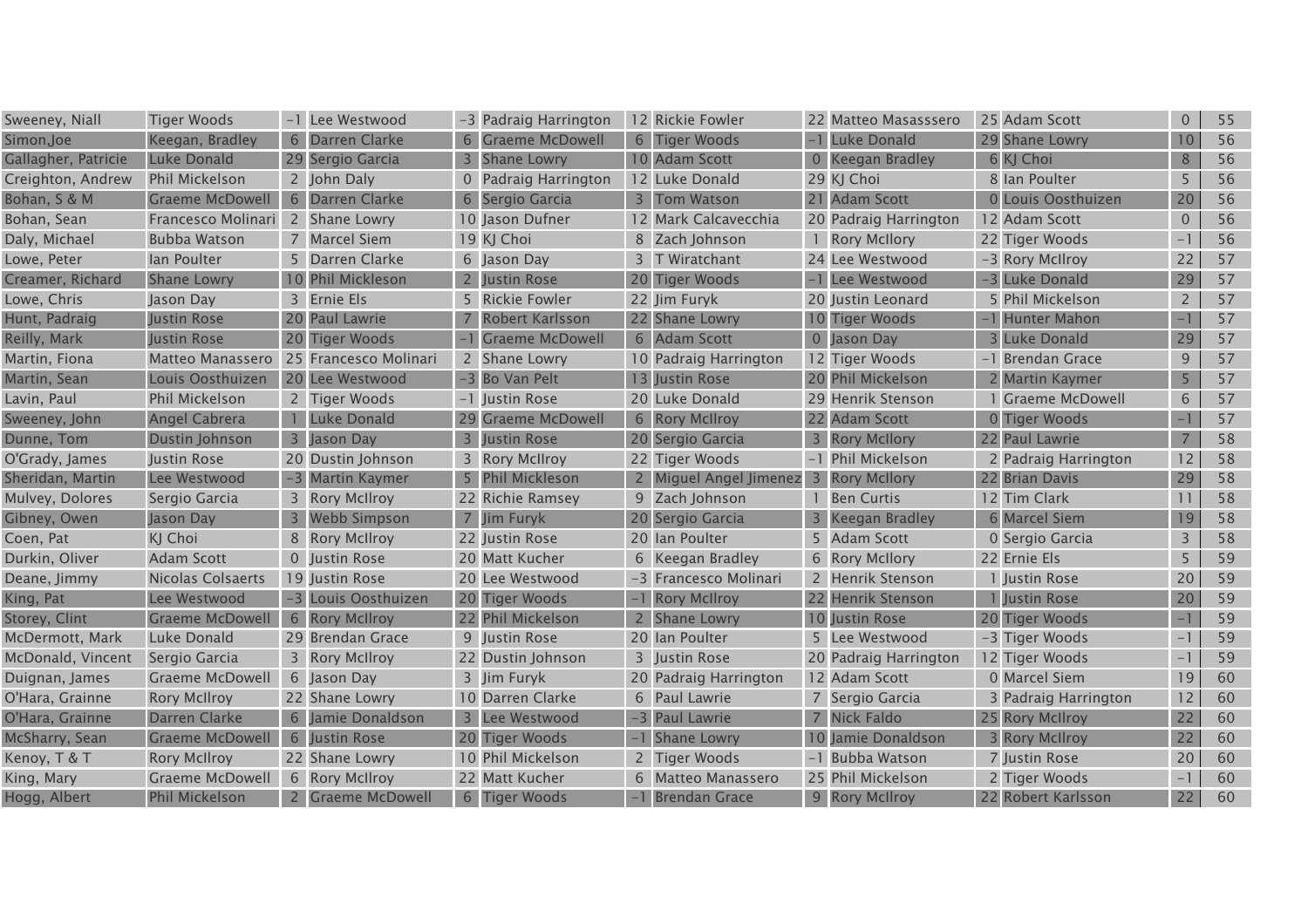| Brady, Alan             | KJ Choi                  |                | 8 Rickie Fowler        |                 | 22 Sergio Garcia       | 3 | Dustin Johnson         | 3 Matteo Masasssero   | 25 Tiger Woods         | $\qquad \qquad -$        | 60 |
|-------------------------|--------------------------|----------------|------------------------|-----------------|------------------------|---|------------------------|-----------------------|------------------------|--------------------------|----|
| Feely, Peter            | Phil Mickelson           | $\mathbf{2}$   | <b>Luke Donald</b>     |                 | 29 Jason Day           |   | <b>Rory McIlroy</b>    | 22 Ernie Els          | 5 Tiger Woods          | $\overline{\phantom{0}}$ | 60 |
| Farry, Anthony          | Justin Rose              |                | 20 Tiger Woods         |                 | Sergio Garcia          |   | lan Poulter            | 5 Rory McIlroy        | 22 Padriag Harrington  | 12                       | 61 |
| King, Ciaran            | <b>Brendan Grace</b>     |                | Robert Karlsson        |                 | 22 Justin Rose         |   | 20 Brandt Snedker      | 3 Webb Simpson        | <b>7 Adam Scott</b>    | $\overline{0}$           | 61 |
| Fahy & Arthur           | Luke Donald              |                | 29 Fred Couples        |                 | 9 Miguel Angel Jimene: |   | 3 Justin Rose          | 20 Angel Cabrera      | <b>Tiger Woods</b>     | $-1$                     | 61 |
| Oates, Kieran           | <b>Rickie Fowler</b>     |                | 22 Jason Day           |                 | Sergio Garcia          |   | 3 Graeme McDowell      | 6 Ian Poulter         | 5 Rory McIlroy         | 22                       | 61 |
| McDonagh, TJ            | Luke Donald              | 29             | <b>Phil Mickelson</b>  |                 | <b>Tiger Woods</b>     |   | -1 Matt Kuchar         | 6 Ernie Els           | 5 David Duval          | 20                       | 61 |
| Moran, Mai              | <b>Keegan Bradley</b>    | 6              | Darren Clarke          | 6               | <b>Ben Curtis</b>      |   | 12 Luke Donald         | 29 Padraig Harrington | 12 Lee Westwood        | $-3$                     | 62 |
| Gallagher, Mick         | Graeme McDowell          |                | 6 Jason Day            |                 | 3 Luke Donald          |   | 29 Martin Kaymer       | 5 Tiger Woods         | -1 Justin Rose         | 20                       | 62 |
| McDermott, Gerry        | <b>Tiger Woods</b>       |                | -1 Jason Day           |                 | 3 Luke Donald          |   | 29 Justin Rose         | 20 Graeme McDowell    | 6 Ernie Els            | 5                        | 62 |
| Connolly, Benny         | lan Poulter              |                | <b>Shane Lowry</b>     | 10 <sup>°</sup> | <b>Rickie Fowler</b>   |   | 22 Keegan Bradley      | 6 Justin Rose         | 20 Tiger Woods         |                          | 62 |
| Curran, Oliver          | Keegan Bradly            |                | 6 David Duval          |                 | 20 Hunter Mahan        |   | -1 Tom Watson          | 21 Kevin Streelman    | 14 Dustin Johnson      | 3                        | 63 |
| Griffin, Collie         | Jason Day                | 3              | <b>Adam Scott</b>      |                 | 0 Justin Rose          |   | 20 Matt Kuchar         | 6 Ernie Els           | 5 Luke Donald          | 29                       | 63 |
| Duignan, Tim            | <b>Bubba Watson</b>      |                | Francesco Molinari     |                 | 2 Sergio Garcia        |   | 3 Richie Ramsey        | 9 Peter Hanson        | 20 Rory McIlroy        | 22                       | 63 |
| McDermott, Noel         | Jason Day                |                | 3 Matt Kuchar          |                 | 6 Shane Lowry          |   | 10 Rory McIlroy        | 22 Francesco Molinari | 2 Louis Oosthuizen     | 20                       | 63 |
| Curran, Oliver          | K J Choi                 |                | 8 Paul Lawrie          |                 | David Duval            |   | 20 Tiger Woods         | -1 Ye Yang            | 8 Thorbjorn Olesen     | 22                       | 64 |
| Lynn, Peter             | Louis Oosthuizen         |                | 20 Ian Poulter         |                 | 5 Keegan Bradley       |   | 6 Tom Watson           | 21 Matt Kuchar        | 6 Graeme McDowell      | 6                        | 64 |
| McDermott, Austin       | <b>Nicolas Colsaerts</b> |                | 19 Jason Day           |                 | <b>Ernie Els</b>       |   | Louis Oosthuizen       | 20 Justin Rose        | 20 Lee Westwood        | $-3$                     | 64 |
| McDermott, David        | <b>Charl Schwartzel</b>  |                | 6 Adam Scott           |                 | 0 Lee Westwood         |   | -3 Justin Rose         | 20 Nicolas Colsaerts  | 19 Rickie Fowler       | 22                       | 64 |
| Tully, Enda             | <b>Rory McIlroy</b>      |                | 22 Graeme McDowell     |                 | 6 Matt Kucher          |   | 6 Rickie Fowler        | 22 Sergio Garcia      | 3 Ernie Els            | 5                        | 64 |
| Mulvey, Marie           | Ryan Moore               |                | <b>Bubba Watson</b>    |                 | 7 Jason Dufner         |   | 12 Stephen Dartnell    | 20 Justin Leonard     | 5 Michael Thompson     | 19                       | 64 |
| <b>McDermott, Tommy</b> | Lee Westwood             | $-3$           | Justin Rose            |                 | 20 Padraig Harrington  |   | 12 Luke Donald         | 29 Phil Mickelson     | 2 Ernie Els            | 5                        | 65 |
| Collins, Eamon          | Luke Donald              | 29             | <b>Graeme McDowell</b> |                 | 6 Rory McIIroy         |   | 22 Tiger Woods         | -1 Jason Day          | 3 Matt Kuchar          | 6                        | 65 |
| King, Eta               | <b>Rory McIlroy</b>      |                | 22 Lee Westwood        |                 | -3 Louis Oosthuizen    |   | 20 Justin Rose         | 20 Adam Scott         | 0 Charl Schwartzel     | 6                        | 65 |
| Kavanagh, Gordon        | Jason Day                | $\overline{3}$ | <b>Luke Donald</b>     | 29              | Sergio Garcia          | 3 | <b>Graeme McDowell</b> | 6 Rory McIlroy        | 22 Phil Mickelson      | $\overline{2}$           | 65 |
| Ni Chuinn, Una          | <b>Phil Mickelson</b>    |                | Lee Westwood           |                 | <b>Shane Lowry</b>     |   | 10 Luke Donald         | 29 Webb Simpson       | <b>7 Peter Hanson</b>  | 20                       | 65 |
| O'Brien, Kieran         | Angel Cabrera            |                | Luke Donald            |                 | 29 Tiger Woods         |   | -1 Justin Rose         | 20 Graeme McDowell    | 6 Shane Lowry          | 10                       | 65 |
| Farry, Geraldine        | <b>Tiger Woods</b>       |                | <b>Graeme McDowell</b> |                 | 6 Shane Lowry          |   | 10 Padraig Harrington  | 12 Nicolas Colsaerts  | 19 Justin Rose         | 20                       | 66 |
| Campbell, Nicky         | Phil Mickelson           |                | 2 Jim Furyk            |                 | 20 Sergio Garcia       |   | 3 Tiger Woods          | -1 Rory McIlroy       | 22 Justin Rose         | 20                       | 66 |
| Campbell, Ann           | <b>Phil Mickelson</b>    |                | Francesco Molinari     |                 | 2 Ian Poulter          |   | 5 Sandy Lyle           | 15 Justin Rose        | 20 Rory McIlroy        | 22                       | 66 |
| McDermott, David        | <b>Phil Mickelson</b>    | $\overline{2}$ | <b>Graeme McDowell</b> |                 | 6 Martin Kaymer        | 5 | Tiger Woods            | -1 Luke Donald        | 29 Matteo Manassero    | 25                       | 66 |
| Griffin, Peadar         | Jason Day                | $\overline{3}$ | <b>Luke Donald</b>     |                 | 29 Rory McIIroy        |   | 22 Lee Westwood        | -3 Shane Lowry        | 10 Graeme McDowell     | 6                        | 67 |
| Hanly, Aine             | <b>Luke Donald</b>       | 29             | Jason Day              | $\overline{3}$  | <b>Ernie Els</b>       |   | <b>Phil Mickelson</b>  | Robert Karlsson       | 22 Charl Schwartzel    | 6                        | 67 |
| Mulligan, Gareth        | Jason Day                |                | <b>Luke Donald</b>     |                 | 29 Sergio Garcia       |   | <b>Martin Kaymer</b>   | 5 Charl Schwartzel    | <b>6 Rickie Fowler</b> | 22                       | 68 |
| O'Hara, Patricia        | <b>Shane Lowry</b>       |                | 10 Darren Clarke       |                 | 6 Rory McIIroy         |   | 22 Sergio Garcia       | 3 Vijay Singh         | 22 Danny Willett       | 6                        | 69 |
|                         |                          |                |                        |                 |                        |   |                        |                       |                        |                          |    |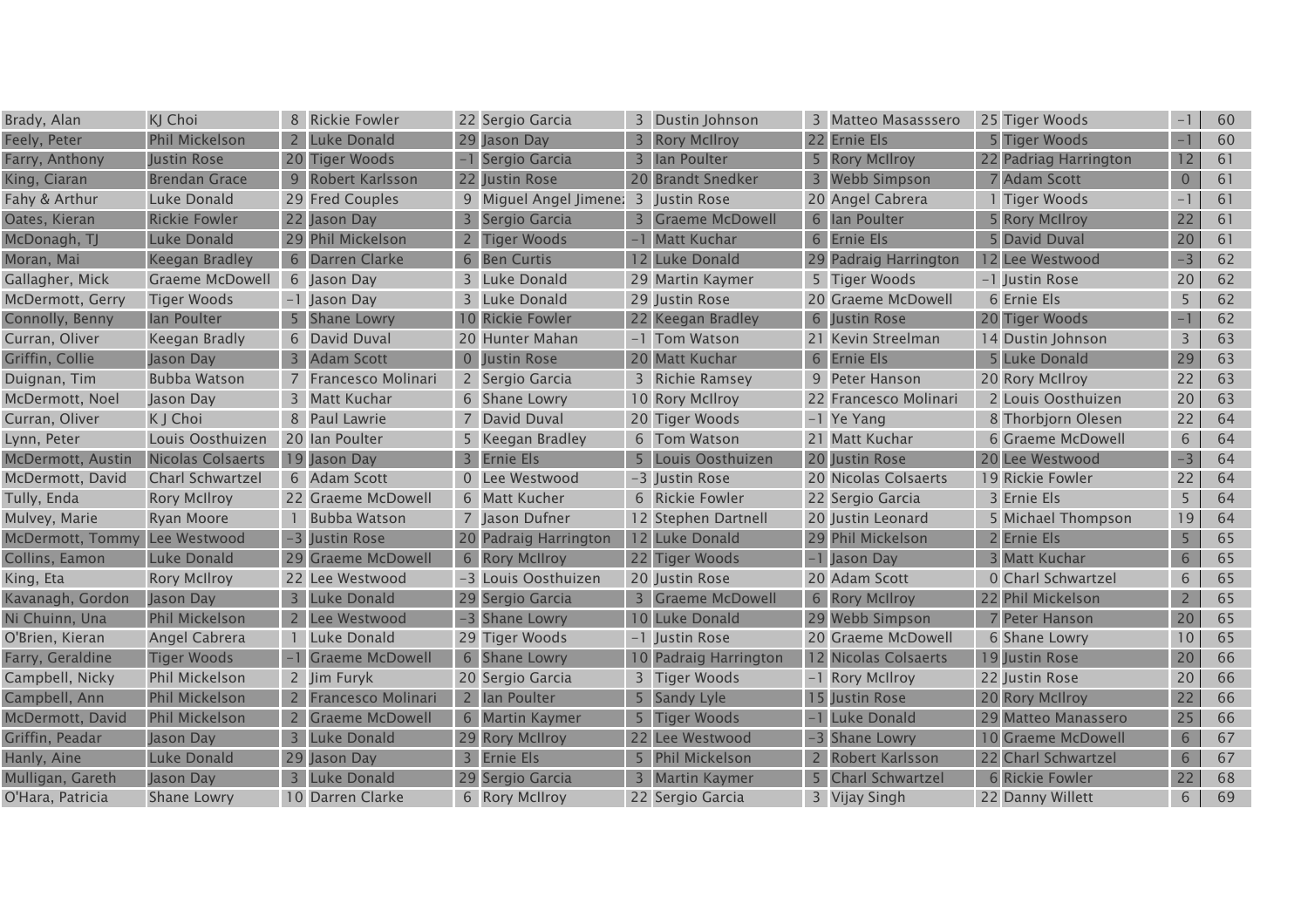| O'Hara, Patricia                 | <b>Nick Faldo</b>                 |    | 25 Sergio Garcia        | 3              | <b>Shane Lowry</b>     |   | 10 Darren Clarke                      | 6 Rory McIlroy       | 22 Jamie Donaldson       | 3              | 69 |
|----------------------------------|-----------------------------------|----|-------------------------|----------------|------------------------|---|---------------------------------------|----------------------|--------------------------|----------------|----|
| Mulvey, Brian                    | Louis Oosthuizen                  |    | 20 Josh Teater          |                | Bubba Watson           |   | Justin Harding                        | 20 KJ Choi           | 8 Dustin Johnson         | 3              | 69 |
| Curran, Paul                     | <b>Rory McIlroy</b>               |    | 22 Graeme McDowell      | 6              | David Lynn             |   | 28 Tiger Woods                        | -1 Ye Yang           | 8 Bernd Wiesberger       | $\overline{7}$ | 70 |
| O'Hara, Patricia                 | Sergio Garcia                     |    | <b>Graeme McDowell</b>  |                | 6 Vijay Singh          |   | 22 Rory McIlroy                       | 22 Shane Lowry       | 10 Paul Lawrie           | $\overline{7}$ | 70 |
| Martin, Helen                    | <b>Shane Lowry</b>                |    | 10 Tiger Woods          |                | -1 Phil Mickelson      |   | 2 Padraig Harrington                  | 12 Rory McIlroy      | 22 Matteo Manassero      | 25             | 70 |
| Bohan, Sean                      | <b>Nicolas Colsaerts</b>          |    | 19 Tim Clark            |                | Jamie Donaldson        |   | 3 Brendan Grace                       | 9 Graeme McDowell    | 6 Rory McIlroy           | 22             | 70 |
| Coffey, John                     | Padraig Harrington 12 Paul Lawrie |    |                         |                | 7 Shane Lowry          |   | 10 Rory McIlroy                       | 22 Louis Oosthuizen  | 20 Tiger Woods           | $-1$           | 70 |
| Fox, Bernie                      | <b>Marcel Siem</b>                |    | 19 Rickie Fowler        |                | 22 Tiger Woods         |   | -2 Martin Kaymer                      | 5 Matt Kuchar        | 6 Justin Rose            | 20             | 70 |
| Wrynne, MacDara                  | <b>Rickie Fowler</b>              |    | 22 Nicolas Colsaerts    |                | 19 Jason Day           | 3 | Tiger Woods                           | -1 Graeme McDowell   | <b>6 Rory McIlroy</b>    | 22             | 71 |
| Carney, Sheila                   | <b>Tim Clark</b>                  | 11 | Jason Dufner            |                | 12 Sandy Lyle          |   | 15 Toru Taniguchi                     | 21 Richie Ramsay     | 9 Sergio Garcia          | $\overline{3}$ | 71 |
| McCarthy, John                   | lan Poulter                       |    | Lee Westwood            |                | -3 Tiger Woods         |   | -1 Rory McIlroy                       | 22 Luke Donald       | 29 Justin Rose           | 20             | 72 |
| Brennan, Eoin                    | Ernie Els                         |    | <b>Graeme McDowell</b>  |                | 6 Charl Schwartzel     |   | 6 Luke Donald                         | 29 Matt Kuchar       | 6 Justin Rose            | 20             | 72 |
| Carney, JP                       | <b>Tiger Woods</b>                |    | <b>Rory McIlroy</b>     |                | 22 Shane Lowry         |   | 10 Luke Donald                        | 29 Ernie Els         | 5 Bubba Watson           | $\overline{7}$ | 72 |
| Mulvey, Thomas                   | <b>Rory McIlroy</b>               | 22 | <b>Charl Schwartzel</b> | 6              | Luke Donald            |   | 29 Martin Kaymer                      | 5 Tiger Woods        | -1 Padraig Harrington    | 12             | 73 |
| Duignan, Paul                    | <b>Tiger Woods</b>                |    | -1 Ye Yang              |                | 8 Shane Lowry          |   | 10 Lucas Glover                       | 29 Justin Rose       | 20 Bubba Watson          | $\overline{7}$ | 73 |
| Mulvey, Sean                     | <b>Charl Schwartzel</b>           | 6  | Luke Donald             |                | <b>Phil Mickelson</b>  |   | 2 Graeme McDowell                     | 6 Justin Rose        | 20 Shane Lowry           | 10             | 73 |
| Keville, Joe                     | Graeme McDowell                   |    | 6 Phil Mickelson        |                | 2 Tiger Woods          |   | -1 Michael Thompson                   | 19 Rory McIlroy      | 22 Steven Fox            | 25             | 73 |
| Lowe, John                       | Matt Kuchar                       |    | 6 T Wiratchant          |                | 24 Luke Donald         |   | 29 Shane Lowry                        | 10 Adam Scott        | 0 Martin Kaymer          | 5              | 74 |
| O'Hara, Grainne                  | Paul Lawrie                       |    | 7 Vijay Singh           |                | 22 Matteo Masassero    |   | 25 Graeme McDowell                    | 6 Ernie Els          | 5 Gonzalo Fernandez -Cas | 9              | 74 |
| Doyle, David                     | Louis Oosthuizen                  |    | 20 Jason Day            |                | 3 Shane Lowry          |   | 10 Charl Schwartzel                   | 6 Matt Kuchar        | 6 Luke Donald            | 29             | 74 |
| Hanley, John                     | <b>Lucas Glover</b>               |    | 29 Tiger Woods          |                | <b>Webb Simpson</b>    |   | 7 Rory McIlroy                        | 22 Mark O'Meara      | 9 Ye Yang                | 8              | 74 |
| Talbot, Siobhan                  | Jason Day                         |    | 3 Luke Donald           |                | 29 Rory McIIroy        |   | 22 Justin Rose                        | 20 Adam Scott        | 0 Henrik Stenson         |                | 75 |
| King, P & C                      | <b>Tiger Woods</b>                |    | Louis Oosthuizen        |                | 20 Nick Watney         |   | 20 Lee Westwood                       | -3 Nicolas Colsaerts | 19 Justin Rose           | 20             | 75 |
| Campbell, Nicholas               | Phil Mickelson                    |    | 2 Jim Furyk             |                | 20 Ernie Els           |   | 5 Luke Donald                         | 29 Justin Rose       | 20 Tiger Woods           | $-1$           | 75 |
| Bohan, Sean                      | Tiger Woods                       |    | -1 Justin Rose          |                | 20 Matt Kucher         | 6 | <b>Henrik Stenson</b>                 | Louis Oosthuizen     | 20 Luke Donald           | 29             | 75 |
| Hanly, Assumpta                  | Keegan Bradley                    |    | 6 Ernie Els             |                | 5 Rickie Fowler        |   | 22 Lucas Glover                       | 29 Paul Lawrie       | 7 Matt Kuchar            | 6              | 75 |
| Masterson, Mick                  | <b>Rory McIlroy</b>               |    | 22 Shane Lowry          |                | 10 Padraig Harrington  |   | 12 Darren Clarke                      | 6 Graeme McDowell    | 6 Justin Rose            | 20             | 76 |
| Mulvey, Leo                      | Luke Donald                       |    | 29 Rory McIlroy         |                | 22 Justin Rose         |   | 20 Charl Schwartzel                   | 6 Adam Scott         | 0 Tiger Woods            | $-1$           | 76 |
| King, Eta                        | Robert Karlsson                   |    | 22 Martin Kaymer        | 5 <sup>1</sup> | <b>Graeme McDowell</b> |   | 6 Rory McIlroy                        | 22 Nick Watney       | 20 Henrik Stenson        |                | 76 |
| Donnellan, Barry                 | Vijay Singh                       |    | 22 Justin Rose          |                | 20 Ian Poulter         |   | 5 Louis Oosthuizen                    | 20 Graeme McDowell   | 6 Sergio Garcia          | 3              | 76 |
| Lynam, Noreen                    | <b>Graeme McDowell</b>            |    | 6 Phil Mickelson        | $\overline{2}$ | Justin Rose            |   | 20 Marcel Siem                        | 19 Charl Schwartzel  | 6 Matteo Manassero       | 25             | 78 |
| McDermott, Kathleer Zach Johnson |                                   |    | <b>Rickie Fowler</b>    |                | 22 Sergio Garcia       |   | <b>Matteo Manassero</b>               | 25 Justin Rose       | 20 Bubba Watson          | $\overline{7}$ | 78 |
| Curran, Martha                   | Carl Pettersson                   |    | 7 Jim Furyk             |                | 20 Hiroyuki Fujita     |   | 20 Fred Couples                       | 9 Mark Calcavecchia  | 20 Sergio Garcia         | 3              | 79 |
| Martin, Johnnie                  | <b>Stewart Cink</b>               |    | 10 Luke Donald          |                | 29 Rickie Fowler       |   | 22 Miguel Angel Jimenez 3 Shane Lowry |                      | 10 Graeme McDowell       | 6              | 80 |
| Neary, Fiachra                   | <b>Tiger Woods</b>                |    | -1 Ernie Els            |                | 5 Justin Rose          |   | 20 Luke Donald                        | 29 Rory McIlroy      | 22 Matt Kuchar           | 6              | 81 |
|                                  |                                   |    |                         |                |                        |   |                                       |                      |                          |                |    |